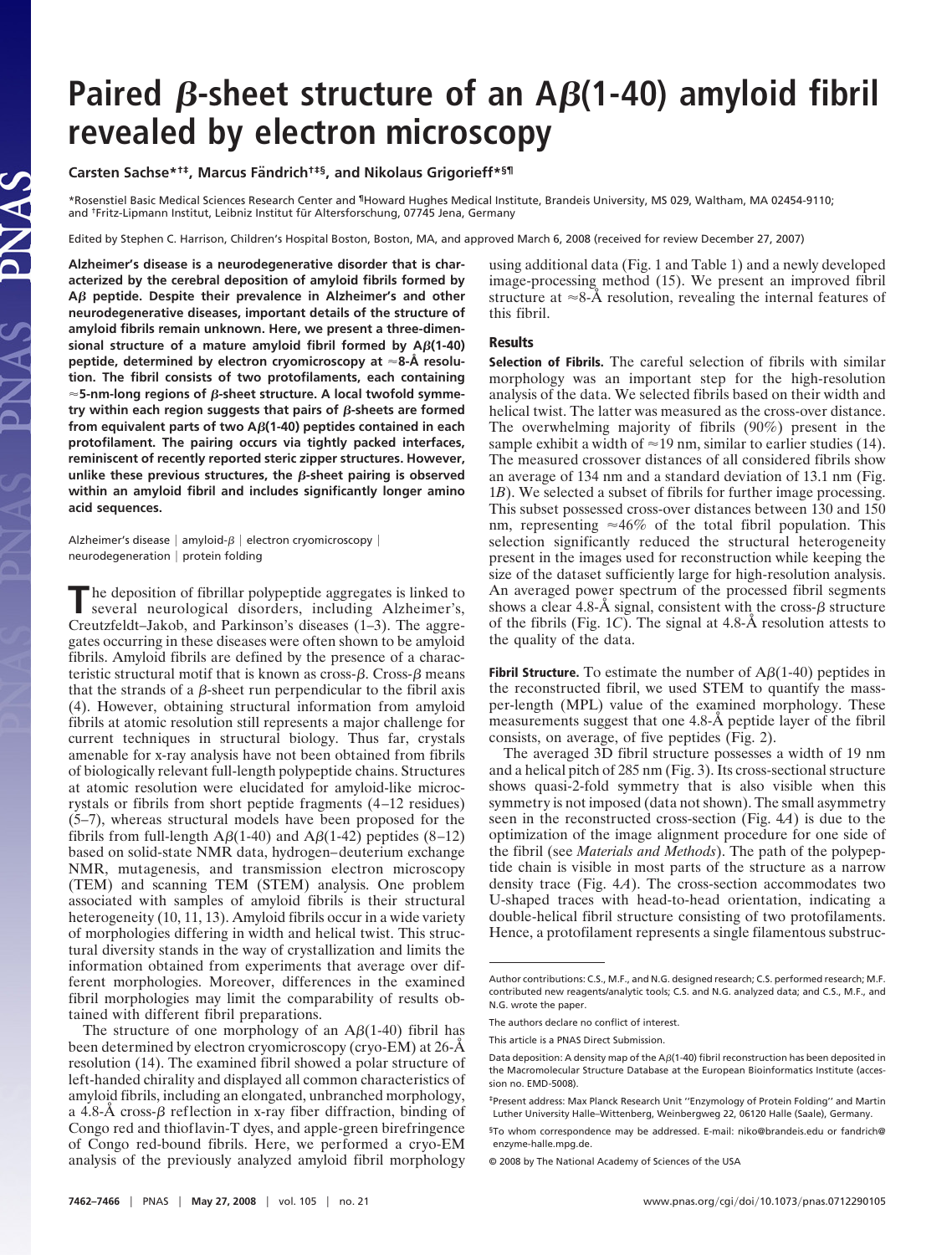

Fig. 1. Amyloid fibrils formed from  $A\beta(1-40)$  embedded in vitreous ice and analysis of sample heterogeneity. (*A*) The sample was applied to a grid covered with holey-carbon support film with 1.2- $\mu$ m holes and plunge-frozen in liquid ethane. (*B*) Quantitative cross-over distance analysis of fibrils present in the sample. A total of 46% of the fibrils (highlighted in green) were selected for image processing, thus limiting the helical twist to  $142 \pm 4.7$  nm. (C) The averaged power spectrum of in-plane aligned fibril segments shows reflections at 4.8-Å resolution, consistent with the cross- $\beta$  structure of the fibrils.

ture of the fibril. Distinct parts of the structure can be identified in cross-section within different radial regions around the central axis of the fibril.

The most striking feature of the structure is the presence of two elongated and juxtaposed density regions in each protofila-

#### **Table 1. Image-processing statistics**

| Resolution at FSC 0.5/0.143, Å                  | 8.8/7.1    |
|-------------------------------------------------|------------|
| Total length of nonoverlapping segments, nm     | 87,265     |
| No. of fibrils                                  | 188        |
| No. of segments                                 | 11,527     |
| Segment size, nm                                | 84.2       |
| Size of 3D reconstruction, nm                   | 77.7       |
| Segment step size, nm                           | 6.5        |
| Average cross-over distance/repeat distance, nm | 142.5/0.48 |
| Pixel size on the specimen, Å                   | 1.2        |

ment, at a radius between 2.5 and 7 nm (Fig. 4*A*). These densities are most consistent with a pair of close-packed  $\beta$ -sheet regions. However, the density cross-section shows a remarkable zigzag shape that appears to break up each elongated region into shorter segments (Fig. 4*B*). This may indicate that the fibril does not consist of  $\beta$ -sheets with very long and nearly straight  $\beta$ -strands but rather of several shorter  $\beta$ -segments. Alternatively, a zigzag shape similar to ours may also be produced by density corresponding to some of the larger side chains of  $A\beta(1-40)$ , if these alternate between the two sides of the  $\beta$ -sheet. A distinction between these two possibilities will be possible at higher resolution or when an alignment of the peptide sequence with the observed density can be made.

The intersheet spacing of the individual  $\beta$ -segments varies between 0.9 and 1.2 nm, consistent with known sequencedependent variations in the  $\beta$ -sheet of amyloid structures (16) and the diffuse equatorial reflection (spread around  $\approx$ 1 nm) observed in x-ray diffraction patterns collected from  $A\beta(1-40)$ fibrils (14, 17). The x-ray fiber diffraction patterns are reproduced qualitatively by a diffraction pattern calculated by using our 3D reconstruction (Fig. 3*E*).

## **Discussion**

The observation of the paired  $\beta$ -sheet regions is reminiscent of the recently described steric zipper structures. Steric zippers consist of two juxtaposed and often interdigitating  $\beta$ -sheets (7). One  $\beta$ -sheet side shows extensive contacts with the neighboring  $\beta$ -sheet, whereas the other is more solvent-exposed. Our structure also shows a sandwich of two  $\beta$ -sheet regions, each containing an inner and an outer side, which are equivalent to the described solvent-protected and solvent-exposed surfaces. The  $\beta$ -sheet regions are  $\approx$  5 nm long and can accommodate a sequence of  $\approx$ 15 aa. Reported steric zippers are formed from



**Fig. 2.** MPL measurements from scanning transmission electron microscopy. (A) Dry-frozen specimens of  $A\beta(1-40)$  fibrils and TMV used for mass calibration. (*B*) Histogram of the fibril MPL measurements shows a value of 46 kDa/nm for A $\beta$ (1-40) with a standard deviation of 5.3 kDa/nm, indicating five A $\beta$ (1-40) peptides per 4.8-Å repeat. The second peak at 131 kDa/nm with a standard deviation of 5.3 kDa/nm was obtained for TMV and serves as an estimate of the MPL measurement error.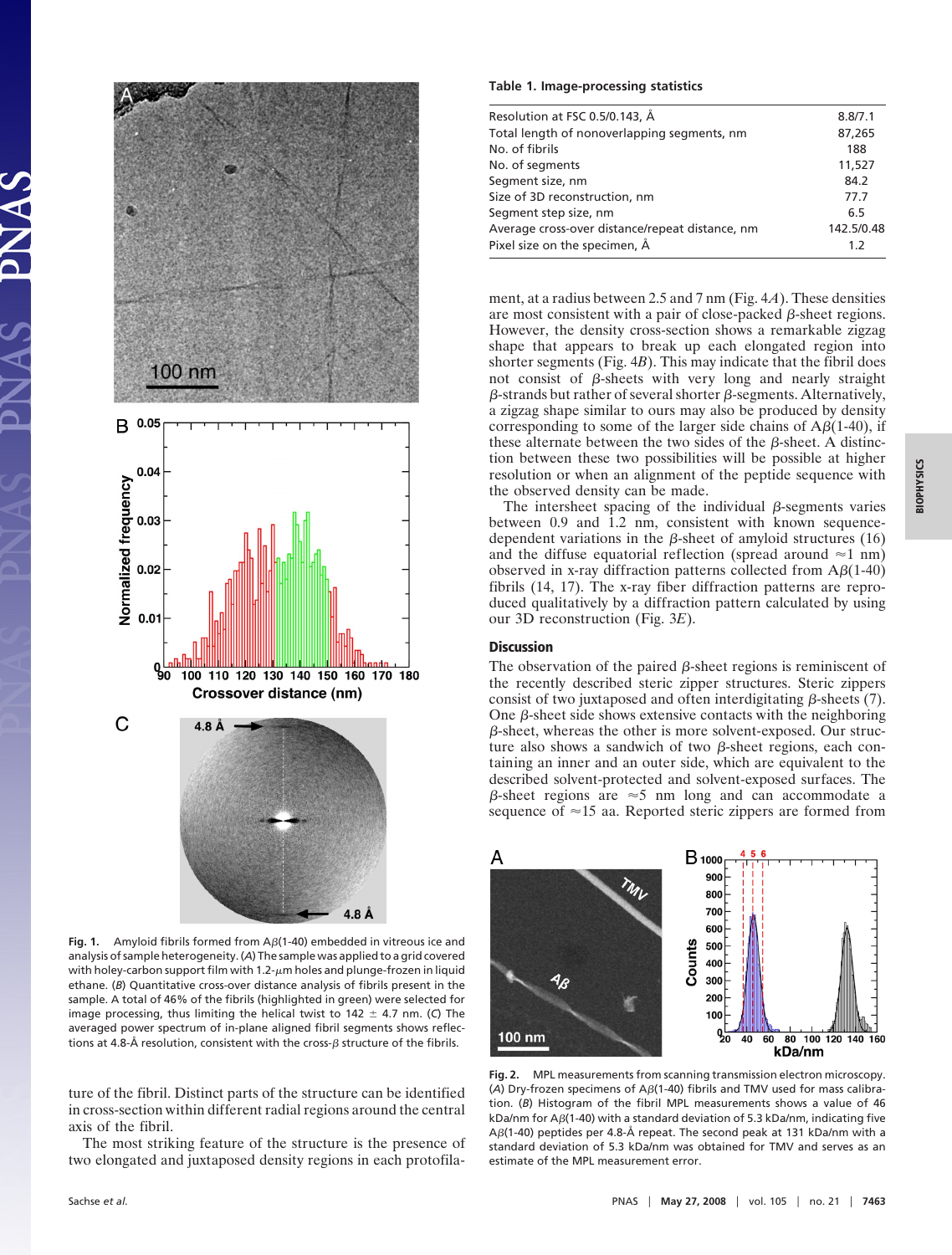

Fig. 3. A 3D reconstruction of A $\beta$ (1-40). (A) Ice-embedded A $\beta$ (1-40) fibril cropped from a raw electron micrograph, displaying the distance of one helical pitch. (*B*) Projection of the 3D fibril reconstruction shown in the *C*. (*C*) Side-view surface rendering of the fibril reconstruction. The structure was prepared by using UCSF CHIMERA (35). (*D*) Fourier shell correlation curve of the reconstruction indicates a resolution of  $\approx$ 8 Å. (*E*) Electron diffraction pattern calculated by using the fibril cryo-EM reconstruction. The equatorial reflections peak at  $\approx$  10 Å and show diffuse intensity between 8 and 12 Å, representing the  $\beta$ -sheet spacing. The intensity distribution at lower resolution reflects the protofilament thickness ( $\approx$ 20 Å nm). Possible structural disorder in the fibril and solvent effects were not included in the calculation of the pattern, leading to differences between the calculated and experimentally observed intensities.

very short peptides (4–7 aa), although the actual zipper interface is often formed by even smaller segments of these peptides. Short-sequence segments have been proposed to determine the  $\cos\theta$  aggregation even within much longer polypeptide chains (7, 18). Moreover,  $\beta$ -strands observed in native  $\beta$ -sheet proteins often have a relatively short size, approximately five residues (19), depending on whether they occur in an antiparallel or parallel  $\beta$ -sheet. By contrast, several studies provide evidence that the  $\beta$ -sheet regions of full-size amyloid fibrils can be much longer (8, 9, 20–23). The observed zigzag structure of the 5-nm  $\beta$ -sheet regions suggest that these regions may in fact consist of shorter  $\beta$ -segments, each forming a zipper-like structure, thus maximizing the interdigitation between the paired  $\beta$ -sheet regions.

At a radius of 2.5 nm (Fig. 4*A*), further density connects the two  $\beta$ -sheet regions and generates a U-shaped protofilament cross-section. This structure superficially resembles previous U-shaped A $\beta$  models with  $\beta$ -arch conformation (8, 9). However, none of these previous models fits our structure in detail (Fig.  $4*C*$ ). At a radius of 2.5 nm, the  $\beta$ -sheet separation of our structure reaches 2 nm, which is significantly wider than in previously proposed  $\beta$ -arch conformations. Moreover, the entire protofilament cross-section seen in our structure must include considerably more than one  $\Delta\beta$  peptide, because a single 40-residue peptide cannot explain the entire observed density. Within a 7-nm radius, a continuous trace of the strongest density features in one protofilament has a length of  $\approx 16$  nm. This value corresponds to an extended polypeptide chain of  $\approx 50$  residues,



**Fig. 4.** Interpretation of the density. (*A*) Fibril density projected along the helical axis. The density exhibits a twofold rotational symmetry consisting of two protofilaments. ( $B$ ) The  $\beta$ -sheet sandwich in the protofilament core is highlighted by the rectangle. It exhibits a local twofold symmetry and a corrugated core structure. (C) Comparison of  $A\beta$  models. The dashed lines represent disordered N-terminal residues of the peptide, whereas solid regions with arrows indicate β-strands. (*Top*) Petkova *et al.* (8). (*Middle*) Lührs *et al* (9). (*Bottom*) Model of the A<sub>B</sub>(1-40) peptide based on the present cryo-EM image reconstruction within one protofilament. Two oppositely directed polypeptide chains form a  $\beta$ -sheet core region and are bounded by the peptide N termini. The number of  $\beta$ -sheet segments making up the core cannot be determined from the cryo-EM structure and, therefore, individual  $\beta$ -strands are not indicated in this model.

depending on the precise values of its  $\psi/\phi$  dihedral angles of the backbone. The presence of more than one  $\overrightarrow{AB}$  peptide in cross-section per protofilament is also consistent with the MPL measurements that indicate an average of 2.5 peptides per protofilament cross-section (Fig. 2).

Although the present resolution does not allow for construction of a structural model showing the position and conformation of individual residues, the strong density traces visible in cross-section (Fig. 4*B*) provide a clear outline for the general arrangement of peptides within a protofilament. Fig. 4*C* compares previously suggested models of peptides within a fibril with a model suggested by the present cryo-EM structure. An important aspect considered by our model is the local twofold symmetry of the protofilament cross-section with the symmetry axis centered between the paired  $\beta$ -sheet regions at a radius of  $\approx$  4.5 nm (Fig. 4*B*). This local symmetry relates the paired  $\beta$ -sheets to each other and suggests that they contain equivalent sequence regions of two peptides that run in opposite directions (Fig. 4*C*). The model is consistent with many other structural constraints suggested previously (7–9, 12, 24), including studies using pairwise mutations of  $A\beta(1-42)$  fibrils (9) and with solidstate NMR data from  $A\beta(1-40)$  (24). The first report assigns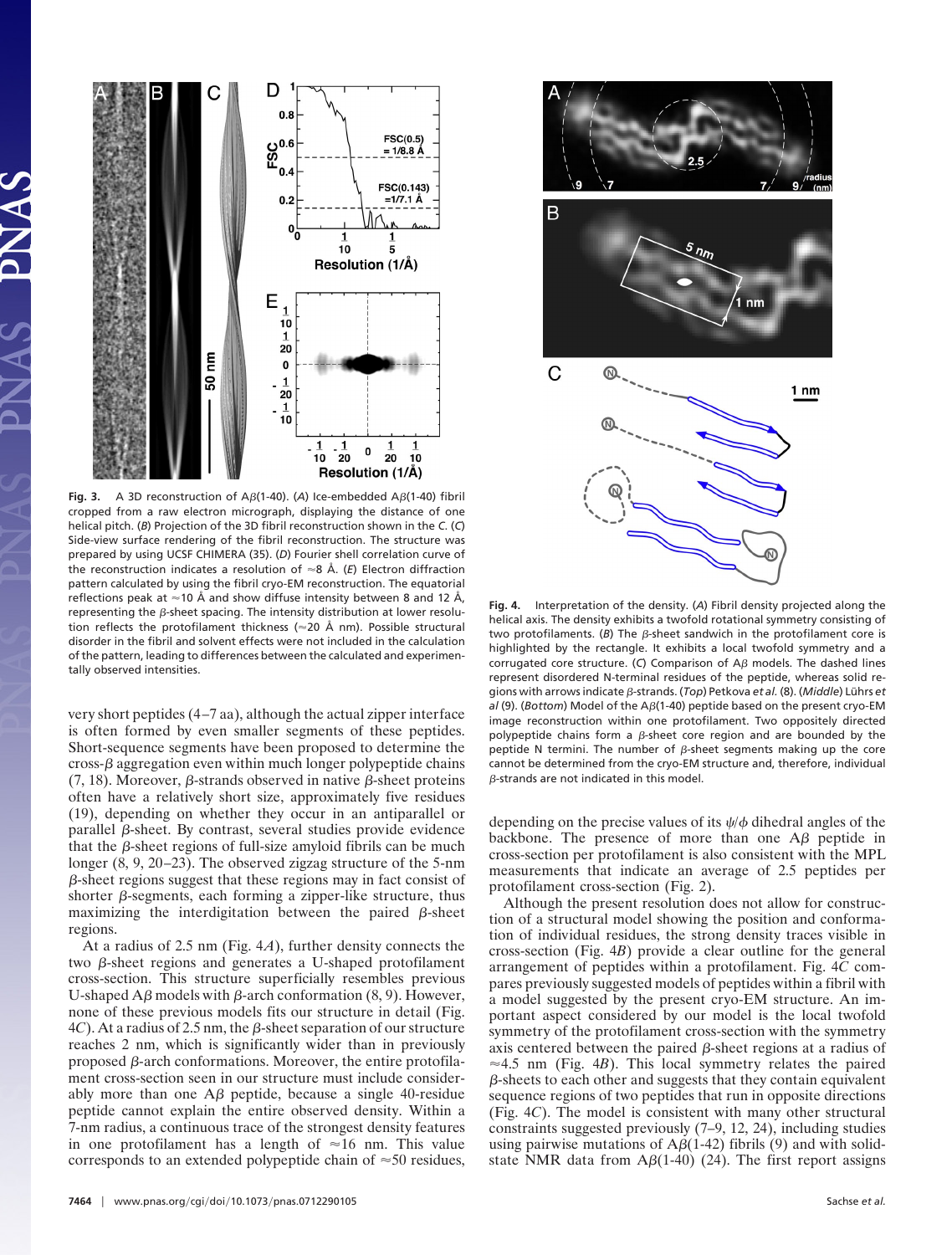intermolecular contacts of F19/G38, A21/V36 and the salt bridge between D23 and K28 to intermolecular contacts between adjacently stacked peptides parallel to the fibril axis, whereas the second report interprets the interaction among L17/F19, I32/ L34/L36, and I31/G37 as intermolecular. In our present model, these contacts could form between the two juxtaposed but oppositely oriented peptides in the protofilament cross-section. However, our model may not explain some intramolecular contacts reported previously (25). This difference could indicate that the presently examined fibril morphology differs from fibril morphologies examined previously. For example,  $A\beta(1-40)$  and  $A\beta(1-42)$  peptides are known to be able to form fibrils of a wide range of different morphologies (11, 26).

Despite the local symmetry of the highly ordered protofilament cross- $\beta$  core, the protofilament cross-section is evidently asymmetrical, suggesting that the dihedrally paired peptides need not be strictly equivalent. Some of the asymmetry may be related to structural disorder. For example, the density between 7- and 9-nm radius does not show characteristic features of any secondary structural elements. Previous studies carried out with proteolysis experiments, hydrogen–deuterium exchange NMR, and mass spectrometry (9, 21, 27) have argued that part of the  $A\beta$  chain within the fibril adopts an ordered structure, whereas other parts of the peptide are more flexible. These studies assign the regions of structural disorder mostly to the peptide N terminus. By analogy, this would imply that the diffuse density at 7- to 9-nm radius corresponds to the N terminus of one of the two peptides forming the more ordered protofilament core (Fig. 4*C*). Because of the local two-fold symmetry of the protofilament cross-section, the other peptide must have its N terminus oriented toward the center of the fibril, forming the U-shaped connection  $< 2.5$ -nm radius.

In addition to the protofilament core and flanking N-terminal regions interpreted by the model in Fig. 4*C*, our structure shows features made up of weaker density that extend parallel to the putative  $\beta$ -sheet core. Their interpretation is more tenuous, possibly indicating partial disorder or subtle structural polymorphism within the framework of one-fibril morphology. These features could also indicate a small fraction of peptides that associate peripherally with the highly ordered fibril core but do not occur every 4.8 Å along the fibril. This could explain the noninteger number of peptides per 4.8-Å repeat per protofilament seen in the MPL analysis (Fig. 2).

Whereas several aspects of the presented structural description correspond to earlier structural proposals on amyloid fibrils or amyloid models, the structural constraints arising from our density map show how these previously isolated properties can be combined to generate the structure of the mature fibril. One unexpected finding is the corrugated organization of the  $\beta$ -sheet regions. If a segmented structure is responsible for such an appearance of the  $\beta$ -sheet regions, this would also suggest a mechanism of fibril formation in which there is an initial association of individual  $\beta$ -segments that will then position adjacent segments to form the rest of the  $\beta$ -sheet interface. These findings could be important in the context of amyloid pathogenicity that may arise from structural precursors of these fibrils (28). The analyzed fibril structure represents only one of many different fibril morphologies. It will be interesting to learn, therefore, how different pairings of  $A\beta$  peptide are possible (7,

- 1. Cohen F, Kelly J (2003) Therapeutic approaches to protein-misfolding diseases. *Nature* 426:905–909.
- 2. Mattson MP (2004) Pathways towards and away from Alzheimer's disease. *Nature* 430:631–639.
- 3. Chiti F, Dobson C (2006) Protein misfolding, functional amyloid, and human disease. *Annu Rev Biochem* 75:333–366.
- 4. Serpell LC (2000) Alzheimer's amyloid fibrils: Structure and assembly. *Biochim Biophys Acta* 1502:16–30.

29), leading to the wide range of morphologies observed in a typical fibril population.

#### **Materials and Methods**

**Sample Preparation.** Fibrils were formed by incubation of  $A\beta(1-40)$  peptide (Bachem) at 1 mg/ml in 50 mM sodium borate buffer (pH 7.8, 4°C) for at least 4 days.

**Electron Microscopy.** Cryo-EM samples were prepared as described (14). The vitrified specimens were imaged on a Tecnai F30 microscope at 300 kV, with a magnification of 59,000 and a dose of 35  $e^-/A^2$ . A total of 250 images were recorded at underfocus of 2.0, 2.5, and 3.5  $\mu$ m on Kodak ISO163 film.

**Image Processing.** Table 1 contains details about the processing. Sixty micrographs were selected for micrograph and fibril quality. Fibril quality was assessed according to length and straightness. Cross-over distances were limited to 142.5  $\pm$  4.7 nm. Micrographs were scanned with a raster size of 7  $\mu$ m, resulting in a pixel size of 1.19 Å. A total of 188 fibrils were segmented by using EMAN's boxer program (30) with step size of 6.3 nm, resulting in an image stack of 11,527 squares of 84.2  $\times$  84.2 nm. We used the SPIDER (31) image-processing procedure developed for the high-resolution study of tobacco mosaic virus (TMV) (15) and calculated a reconstruction of 77.7  $\times$  77.7  $\times$ 77.7 nm in size. Power spectra were calculated from all segments after in-plane alignment, summed, and divided by a rotationally averaged version of the summed spectrum to amplify the weak features at high resolution (Fig. 1*C*). The parameters of out-of-plane tilt and helical axis angles were restrained during the alignment in addition to restraints applied to the x-shift and in-plane-rotation angle described in ref. 15. The specimen out-of-plane tilt angle was measured by CTFTILT (32). The angle around the helical axis was analyzed with respect to its segment position. We performed a linear regression based on the views, including cross-overs to predict the angles for the views between the cross-overs while obeying an ideal symmetry. Additional twofold symmetry was assumed by aligning each segment in two possible orientations differing by 180° rotation around the helical axis. However, the translational alignment along the fibril axis for a segment in each of the two possible orientations was allowed to be different. Therefore, a small asymmetry evolved during the refinement of the structure, with one protofilament (left in Fig. 4*A*) developing stronger density than the other. Alignment was therefore biased to match the stronger density in one protofilament, thereby optimizing its density. The protofilament with the stronger density is shown in Fig. 4*B*. The final reconstruction used for display and resolution assessment had a size of 30  $\times$  30  $\times$  30 nm. The small variations in twist, based on the measured cross-over distance, were accounted for in the symmetrization step of the reconstruction procedure. Cross-sectional views were generated by adding four *x*–*y* planes of the fibril ( $4 \times 1.2$  Å = 4.8 Å), which corresponds to a single repeat of the fibril reconstruction. We also calculated a reconstruction assuming a 9.6-Å repeat (data not shown). This reconstruction did not differ significantly from the reconstruction shown in Figs. 3 and 4. The model diffraction pattern was calculated from the superposition of a series of azimuthally rotated side-view projections of the 3D reconstruction. Furthermore, to simulate orientational disorder of experimental specimens, the power spectrum of the average was blurred rotationally by using a Gaussian distribution with 20° standard deviation. This was followed by a Gaussian low-pass filter equivalent to  $\approx$ 3  $\times$  3-pixel averaging.

**STEM.** Experiments were performed at the Brookhaven National Laboratory (Upton, NY). The preparation and image acquisition conditions are described in ref. 33. Data were analyzed by using the computer program PCMASS29 (33) with the filament trace option. The MPL measurements were calibrated with TMV for each individual image as recently described (34).

**ACKNOWLEDGMENTS.** We thank Joseph Wall and Martha Simon (Brookhaven National Laboratory) for performing STEM analysis on our fibril preparations and Donald Caspar for numerous discussions and careful reading of the manuscript. N.G. gratefully acknowledges financial support by National Institutes of Health Grant 1 P01 GM-62580 and by a research fellowship from the Humboldt Foundation. M.F. was supported by the BioFuture program [Federal Ministry of Education and Research, Germany (BMBF)].

- 5. Jaroniec C, *et al.* (2004) High-resolution molecular structure of a peptide in an amyloid fibril determined by magic angle spinning NMR spectroscopy. *Proc Natl Acad Sci USA* 101:711–716.
- 6. Makin O, Atkins E, Sikorski P, Johansson J, Serpell L (2005) Molecular basis for amyloid fibril formation and stability. *Proc Natl Acad Sci USA* 102:315–320.
- 7. Sawaya M, *et al.* (2007) Atomic structures of amyloid cross-beta spines reveal varied steric zippers. *Nature* 447:453–457.
- 8. Petkova A, et al. (2002) A structural model for Alzheimer's  $\beta$ -amyloid fibrils based on experimental constraints from solid state NMR. *Proc Natl Acad Sci USA* 99:16742–16747.